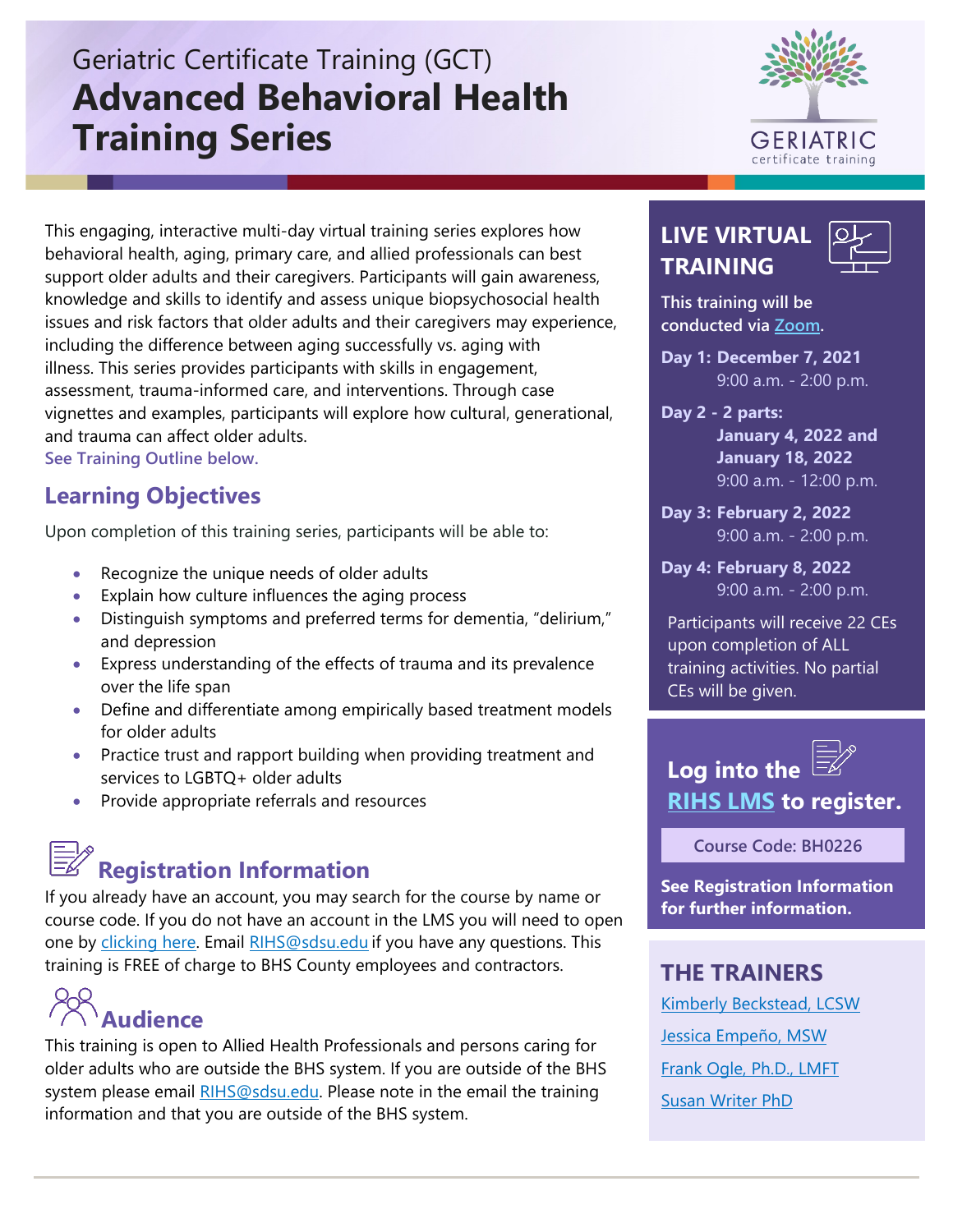**Thank you for your continued understanding about our need to put the safety of our staff, facilitators, and customers first.**

**Please review the COVID protocol for in-person trainings.**  [https://theacademy.sdsu.edu/a-message-to-our-stakeholders](https://theacademy.sdsu.edu/a-message-to-our-stakeholders-and-friends/)[and-friends/](https://theacademy.sdsu.edu/a-message-to-our-stakeholders-and-friends/)

**[COVID Message and](https://theacademy.sdsu.edu/a-message-to-our-stakeholders-and-friends/)  In-person Training Protocol**

#### **ADA**

Please submit all requests for accommodations two weeks prior to the start of the training. The Academy for Professional Excellence is committed to creating an inclusive and welcoming environment that appreciates and builds on diversity. In accordance with the Americans with Disabilities Act (ADA) of 1990, and California Administrative Code Title 24, The Academy for Professional Excellence prohibits discrimination on the basis of a disability in employment, public services, transportation, public accommodations, and telecommunication services.

#### **Continuing Education**

This course meets the qualifications for 22 hours of continuing education credit for LMFTs, LCSWs, LPPCs and/or LEPs as required by the California Board of Behavioral Sciences. The Academy for Professional Excellence is approved by the California Association of Marriage and Family Therapists to sponsor continuing education for LMFTs, LCSWs, LPCCs and LEPs, Provider #91928. The Academy for Professional Excellence is approved by the California Board of Registered Nursing, Provider # BRN CEP10014; CCAPP-EI, Provider # 1S-98-398-0822, and CAADE Provider # CP40 906 CH 0323 for 22 contact hours/CEHs. The Academy for Professional Excellence is approved by the American Psychological Association to sponsor continuing education for psychologists. The Academy for Professional Excellence maintains responsibility for this program and its content. CE certificates will be available for download 5 business days after course completion. Click here for information on how to obtain CE [Certificates.](https://theacademy.sdsu.edu/programs/rihs/rihs-faq/) Click here for the [CE Grievance Procedure.](https://drive.google.com/file/d/10H4zN0gLatK2hP5SJpe0HTZkZpYm8GRj/view) 

*Responsive Integrated Health Solutions (RIHS) is a County of San Diego Behavioral Health contracted program of the Academy for Professional Excellence, and a project of San Diego State University School of Social Work.*







**We create experiences that transform the heart, mind, and practice.**

**Visit us at [theacademy.sdsu.edu.](https://theacademy.sdsu.edu/)**